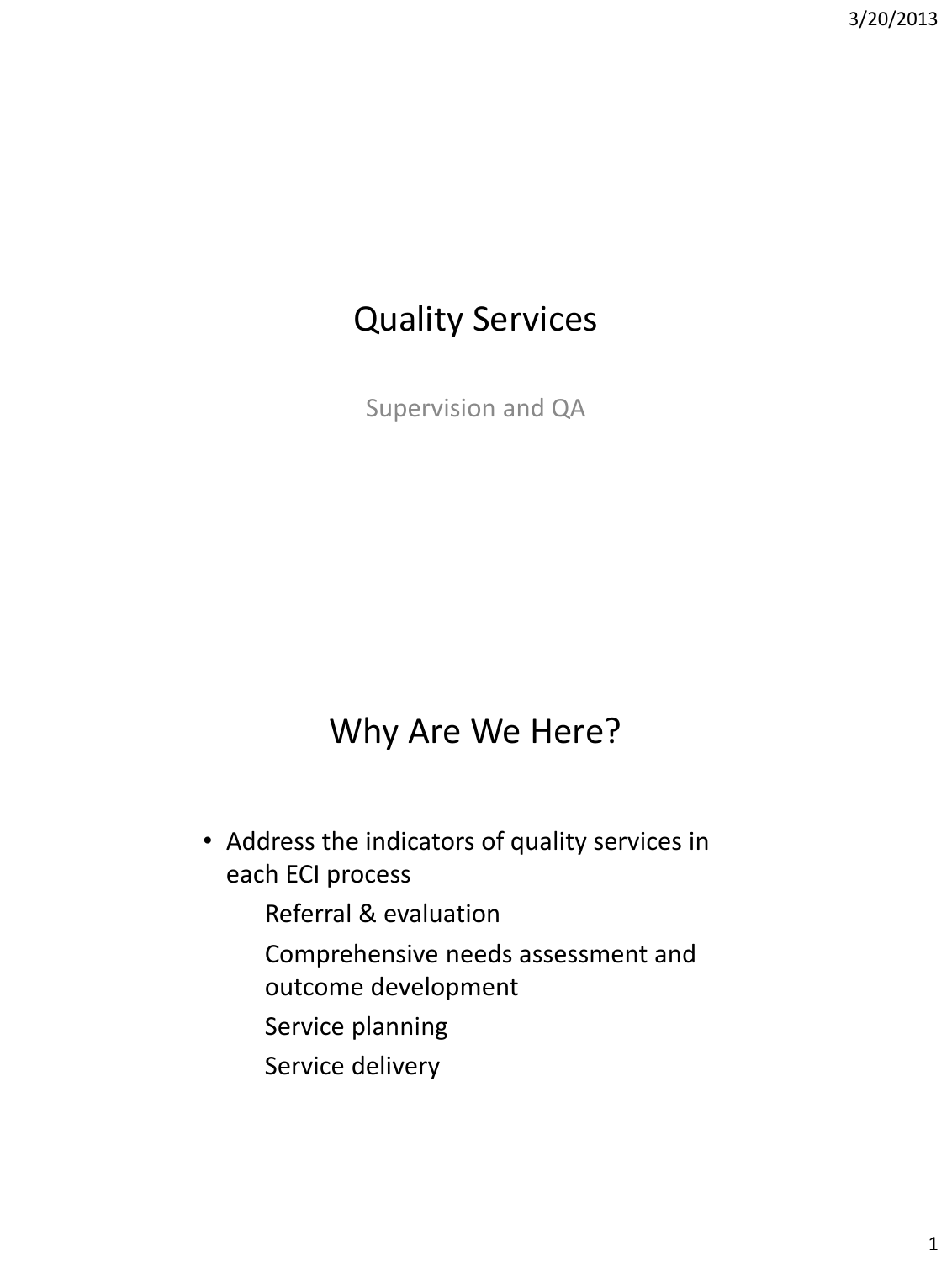# What else?

• Supervision!



- tools you can use to address quality
- support staff in growth and development



– reduce the risk to your agency



# Learning Objectives

Participants will:

- Be able to identify the purposes of quality assurance.
- Integrate quality assurance processes into supervision.
- Learn where to find and how to use available resources for supervising and assuring quality in ECI service provision and documentation.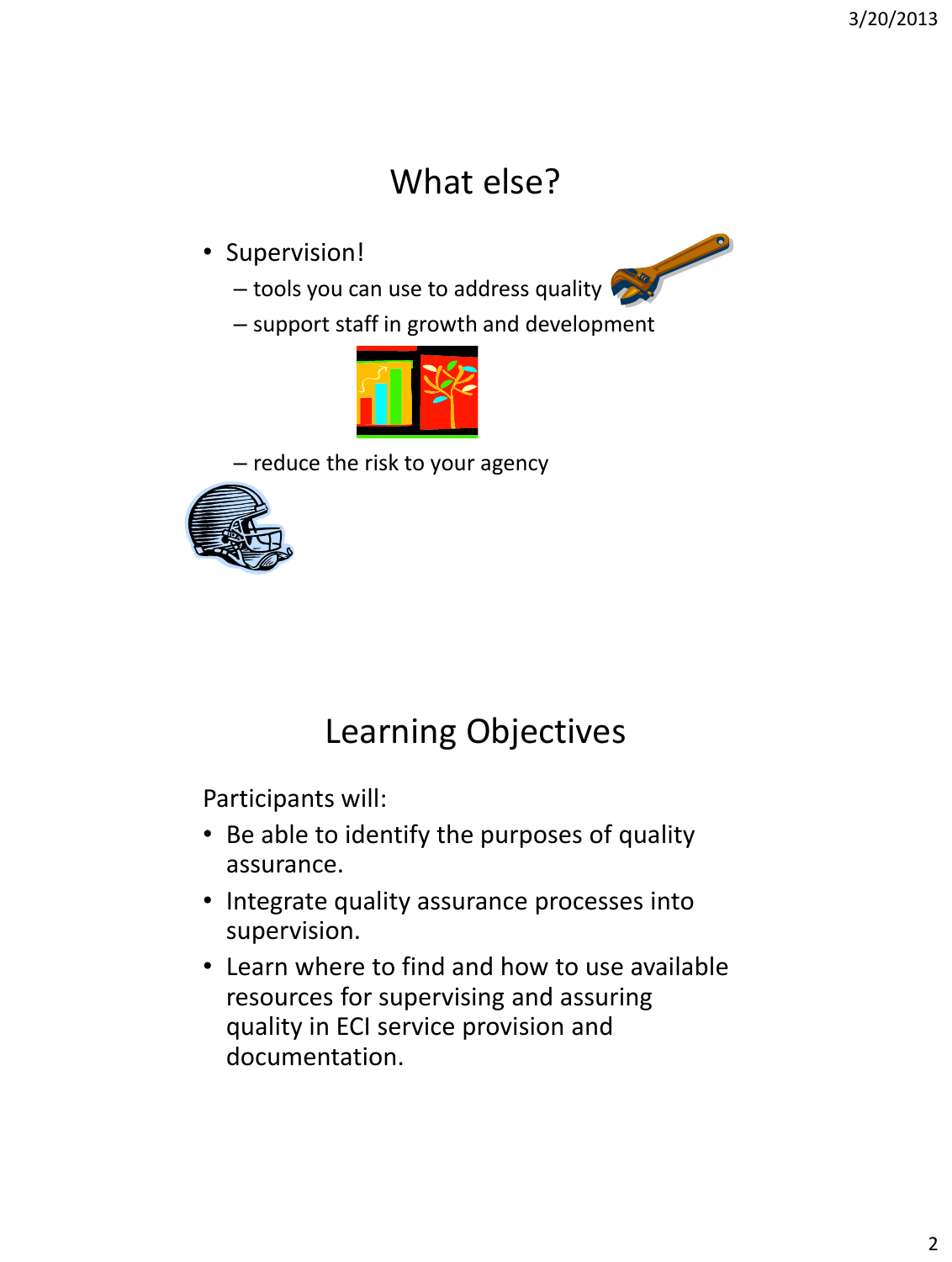# Survey Questions



Do you use the BDI-2 electronic reports and graphs for IFSP development?

Do you use the BDI-2 data manager for supervision or quality assurance or both?

Other than limited or lack of funding, what is the single largest barrier to providing services consistent with the Seven Key Principles?

Other than limited or lack lf funding, what is the single largest barrier to service providers accurately capturing the quality of their service provision in their documentation?

# Why BDI tools

• BDI-2 graphs and electronic reports



• BDI-2 data manager

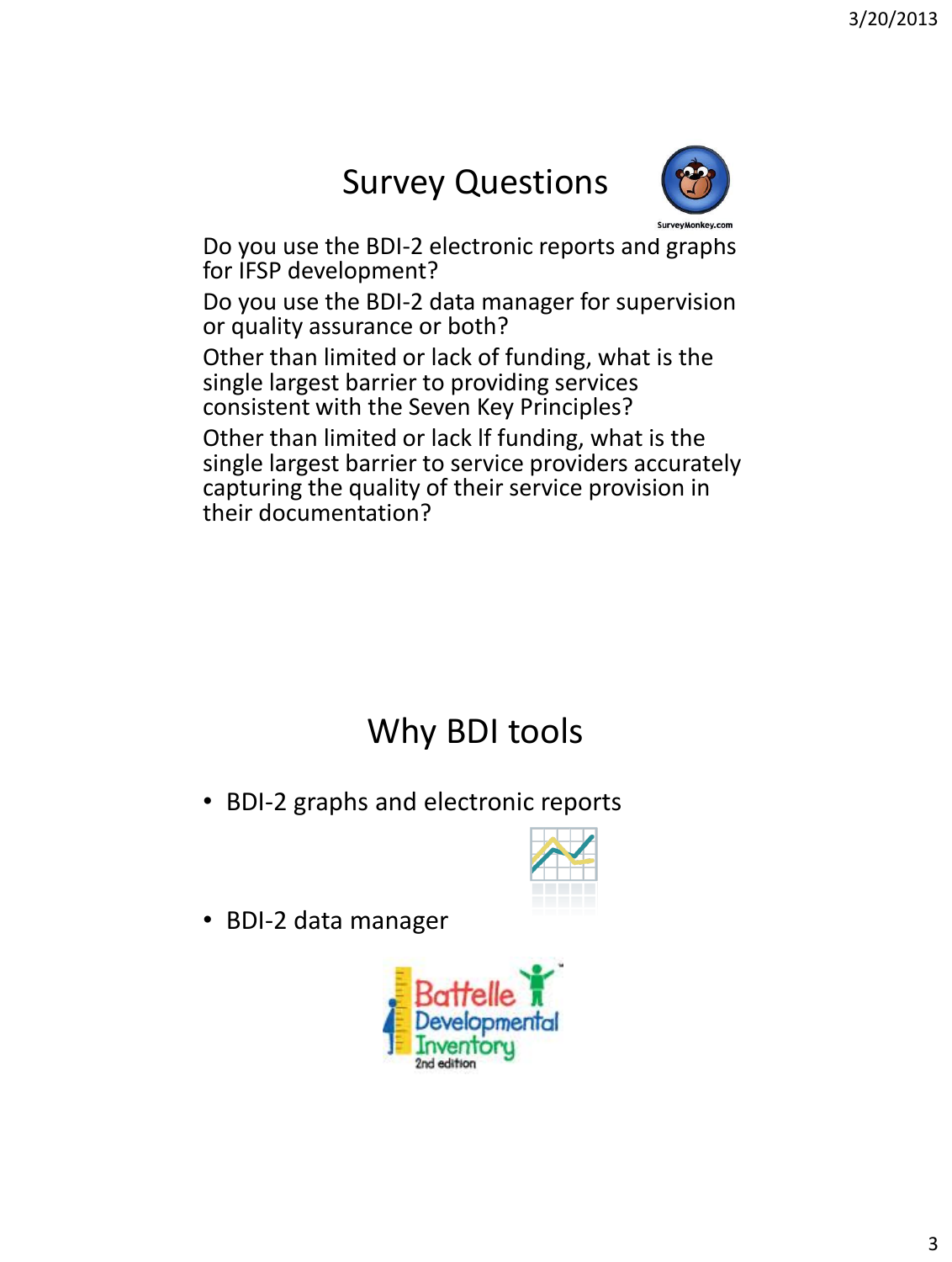# Survey Results



- 72.9% are not using the BDI-2 Data Manager as a supervision or QA tool
- 20% responded that staff are not familiar with the 7 Key Principles or don't know how to implement them.
- Over 60% responded that staff would benefit from additional training on how to implement documentation requirements.

# Shared QA Tools

- Majority of tools focused on compliance
- Tools that addressed case management were often limited to TCM only
- Variety of timeline tracking tools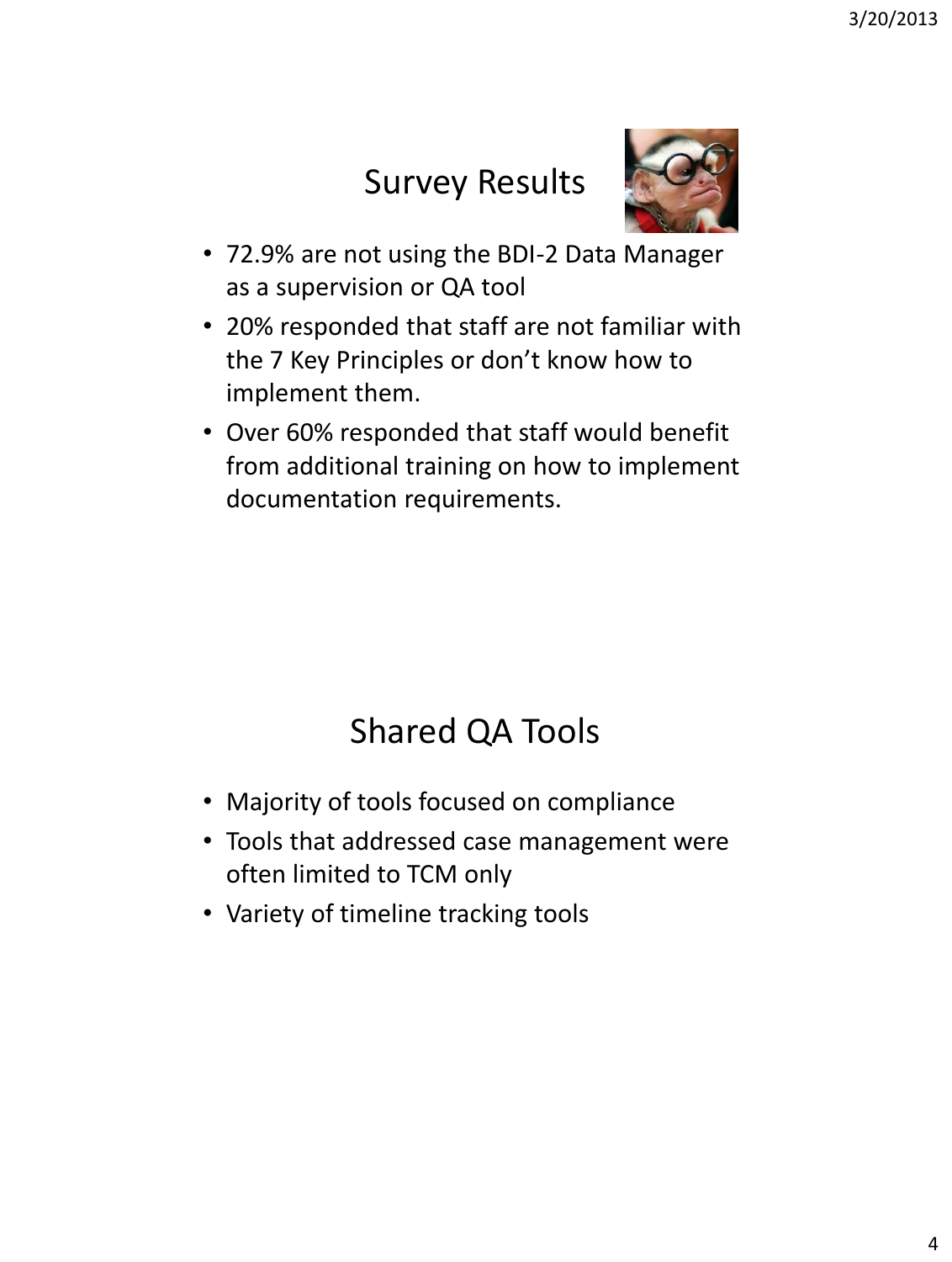#### Quality Assurance Efforts by DARS Participation in Monitoring

- 1. Compliance items that have quality components;
- 2. Quality indicators that we anticipate will be included in rule in the future;
- 3. Quality indicators that are directly related to ECI assurances to Medicaid
- 4. Quality indicators that can result in more effective services to children and families, and
- 5. Reviews of children who are referred, evaluated, but do not enroll.

#### **Details of Issues**

#### 1. Compliance items that have quality components

|                | A                                                                                                                                                                               | B                         | $\sqrt{ }$                                                                                                                           |  |  |
|----------------|---------------------------------------------------------------------------------------------------------------------------------------------------------------------------------|---------------------------|--------------------------------------------------------------------------------------------------------------------------------------|--|--|
|                | Contractor:                                                                                                                                                                     |                           | Date:                                                                                                                                |  |  |
|                | <b>Compliance Monitoring by QA</b>                                                                                                                                              |                           |                                                                                                                                      |  |  |
| Э              | Part 1                                                                                                                                                                          |                           |                                                                                                                                      |  |  |
|                | <b>Compliance Issues with Quality Components</b>                                                                                                                                |                           |                                                                                                                                      |  |  |
|                | # of records reviewed = 11                                                                                                                                                      | # of issues<br>identified | <b>Comments</b>                                                                                                                      |  |  |
| 6              | <b>Eligibility</b>                                                                                                                                                              |                           |                                                                                                                                      |  |  |
| $\overline{7}$ | 5 Use of the BDI                                                                                                                                                                | 1                         |                                                                                                                                      |  |  |
| 8              | 6. Eligibility Statement                                                                                                                                                        | 5                         |                                                                                                                                      |  |  |
| $\mathbf{Q}$   | <b>IFSP</b>                                                                                                                                                                     |                           |                                                                                                                                      |  |  |
| 10             | 8. Description of child                                                                                                                                                         | 4                         | Brief, descriptions which are insufficient in relation to reason for referral; or all<br>developmental areas not covered;            |  |  |
|                | 11 9. Identification of needs                                                                                                                                                   | $\overline{7}$            | Needs not identified, or needs related to referral concern not discussed.                                                            |  |  |
|                | 10. Family's resources, priorities, and concerns related to<br>12 enhancing child's development                                                                                 | 6                         | Section of IFSP is left blank                                                                                                        |  |  |
| 13             | 15. Measureable outcomes                                                                                                                                                        | 10                        | Outcomes very general, global and unmeasurable; many do not specifically address<br>identified needs, or concerns stated at referral |  |  |
|                | 14 16. Outcomes modified as needs change                                                                                                                                        | 1                         |                                                                                                                                      |  |  |
|                | 18. Clinical and needs based reasons for changes or no<br>15 changes to IFSP (periodic reviews and annual)                                                                      | 3                         | no clinical needs based reasons for changes                                                                                          |  |  |
| 16             | 19. SST supported by planned service from LPHA                                                                                                                                  | <b>NA</b>                 | No records reviewed had planned SST                                                                                                  |  |  |
| 17             | <b>Service Delivery</b>                                                                                                                                                         |                           |                                                                                                                                      |  |  |
|                | 25. Documentation: description of contact, child's progress,<br>18 family or routine caregiver participation in the activities                                                  | 1                         | Documentation of parent participation is minimal, but meets current requirement                                                      |  |  |
|                | $\mathbf{A}$ is a subsequent of $\mathbf{A}$ is a subsequent<br>the contract of the contract of the contract of the contract of the contract of the contract of the contract of |                           | $R = 4 - 4$<br>$\overline{a}$                                                                                                        |  |  |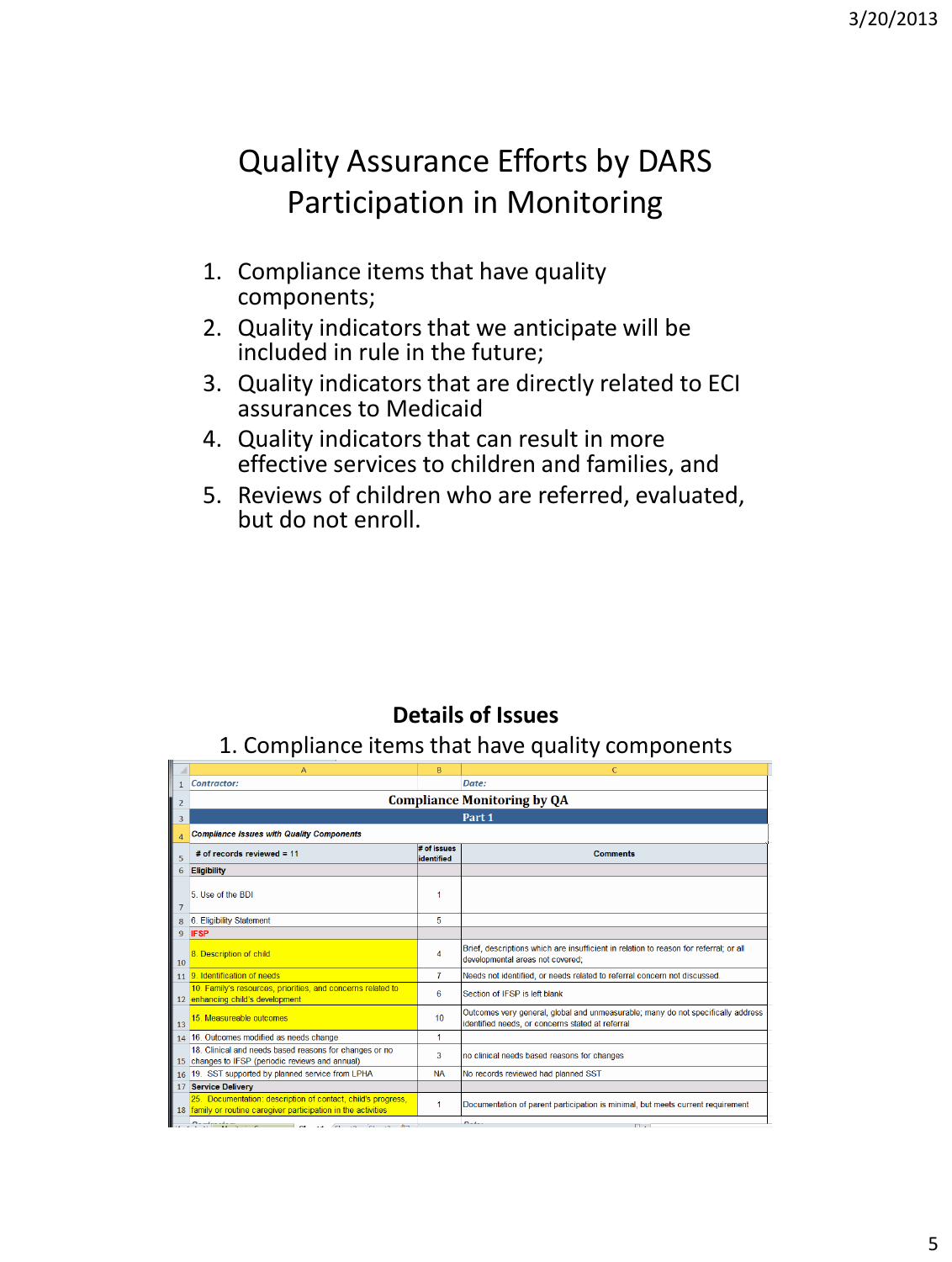#### Details of Issues

| <b>Quality Assurance Items</b>                                                                                       |                           |                                                                                                                                                              |  |
|----------------------------------------------------------------------------------------------------------------------|---------------------------|--------------------------------------------------------------------------------------------------------------------------------------------------------------|--|
|                                                                                                                      |                           | Part <sub>2</sub>                                                                                                                                            |  |
| Quality Assurance Review of child records                                                                            |                           |                                                                                                                                                              |  |
| # of records reviewed $= 11$                                                                                         | # of issues<br>identified | <b>Comments</b>                                                                                                                                              |  |
| <b>Eligibility</b>                                                                                                   |                           |                                                                                                                                                              |  |
| A. Documentation of LPHA role in eligibility determination                                                           | 4                         | No reports or detailed progress notes to support billing of evaluation by therapist. No<br>reference by therapist to reason for referral or parent concerns. |  |
| <b>IFSP</b>                                                                                                          |                           |                                                                                                                                                              |  |
| <b>B. Outcomes address routines and daily activities</b>                                                             | 10                        | Prompts on forms are not utilized.                                                                                                                           |  |
| C. Outcomes appear appropriate, and address child needs                                                              | 9                         | Outcomes not related to identified needs, or needs were not not identified in the<br><b>IFSP</b>                                                             |  |
| D. Planned services address the needs of the child                                                                   | 3                         | Reviewer was not always able to determine why specific services were planned<br>based on needs and/or outcomes                                               |  |
| E. Clear distinction in progress notes between different types<br>of services                                        | <b>NA</b>                 | Only one service being provided in 11 records reviewed.                                                                                                      |  |
| <b>Service Delivery</b>                                                                                              |                           |                                                                                                                                                              |  |
| G. Documentation reflect provision of medically necessary<br>service that addresses the outcomes planned in the IFSP |                           | There were two good examples of documentation in the sample.                                                                                                 |  |

# Details of Issues

| 35 | Part 3                                                                                                                                                                                                                                                                                                                                                                                |                           |                                                                                                                                                                                                                                                                                                                                                                                                                      |  |
|----|---------------------------------------------------------------------------------------------------------------------------------------------------------------------------------------------------------------------------------------------------------------------------------------------------------------------------------------------------------------------------------------|---------------------------|----------------------------------------------------------------------------------------------------------------------------------------------------------------------------------------------------------------------------------------------------------------------------------------------------------------------------------------------------------------------------------------------------------------------|--|
| 36 | Quality Assurance Review of referred, evaluated not enrolled                                                                                                                                                                                                                                                                                                                          |                           |                                                                                                                                                                                                                                                                                                                                                                                                                      |  |
| 27 | of records reviewed $= 6$                                                                                                                                                                                                                                                                                                                                                             | # of issues<br>identified | <b>Comments</b>                                                                                                                                                                                                                                                                                                                                                                                                      |  |
|    | 38 AA. Did the team adequately address concerns?                                                                                                                                                                                                                                                                                                                                      | 6                         | Documentation of referral concerns and needs identified by families or<br>referral sources is very weak, making it impossible to know if concerns<br>were addressed.                                                                                                                                                                                                                                                 |  |
|    | BB. Did adequate Service Coordination/Case Management<br>39 occurred prior to closure?                                                                                                                                                                                                                                                                                                | $\Omega$                  | All 45 day timelines were met                                                                                                                                                                                                                                                                                                                                                                                        |  |
|    | CC. BDI-2 scores and %s support correct eligibility<br>10 determination                                                                                                                                                                                                                                                                                                               | 1                         | incorrect scoring of BDI-2                                                                                                                                                                                                                                                                                                                                                                                           |  |
|    | DD. Is there documentation of eligibility decisions? (Eligibility<br>11 statement, Progress notes or other)                                                                                                                                                                                                                                                                           | $\Omega$                  |                                                                                                                                                                                                                                                                                                                                                                                                                      |  |
|    | EE. Is there sufficient documentation to support billing of a<br>discipline specific evaluation? (OT, PT or SLP report, or<br>12 detailed Progress note, etc)                                                                                                                                                                                                                         | 6                         | No reports or detailed progress notes by therapist which may present<br>some liability to the program around accuracy of eligibility<br>determination. The function of licensed therapists in evaluation includes<br>both participation in administering the BDI-2, as well as the application<br>of discipline specific knowledge about a child. Documentation of<br>evaluation should reflect both of these roles. |  |
|    | FF. Does it appear that the BDI was sufficient for complete<br>eligibility determination? (If the child scored in a borderline<br>range on the BDI, ~24% delay, or ~32% expressive only, was<br>Qualitative Determination?Does this appear reasonable? Are<br>there any indicators in the referral or medical information that<br>13 indicates a need for Qualitative consideration?) | 6                         | Unable to determine since there is no report or progress note by<br>thrapists (PT, OT, SLP) to indicate whether or not all concerns were<br>addressed                                                                                                                                                                                                                                                                |  |
|    | 14 GG. Notice of Ineligibility in record                                                                                                                                                                                                                                                                                                                                              | $\bf{0}$                  |                                                                                                                                                                                                                                                                                                                                                                                                                      |  |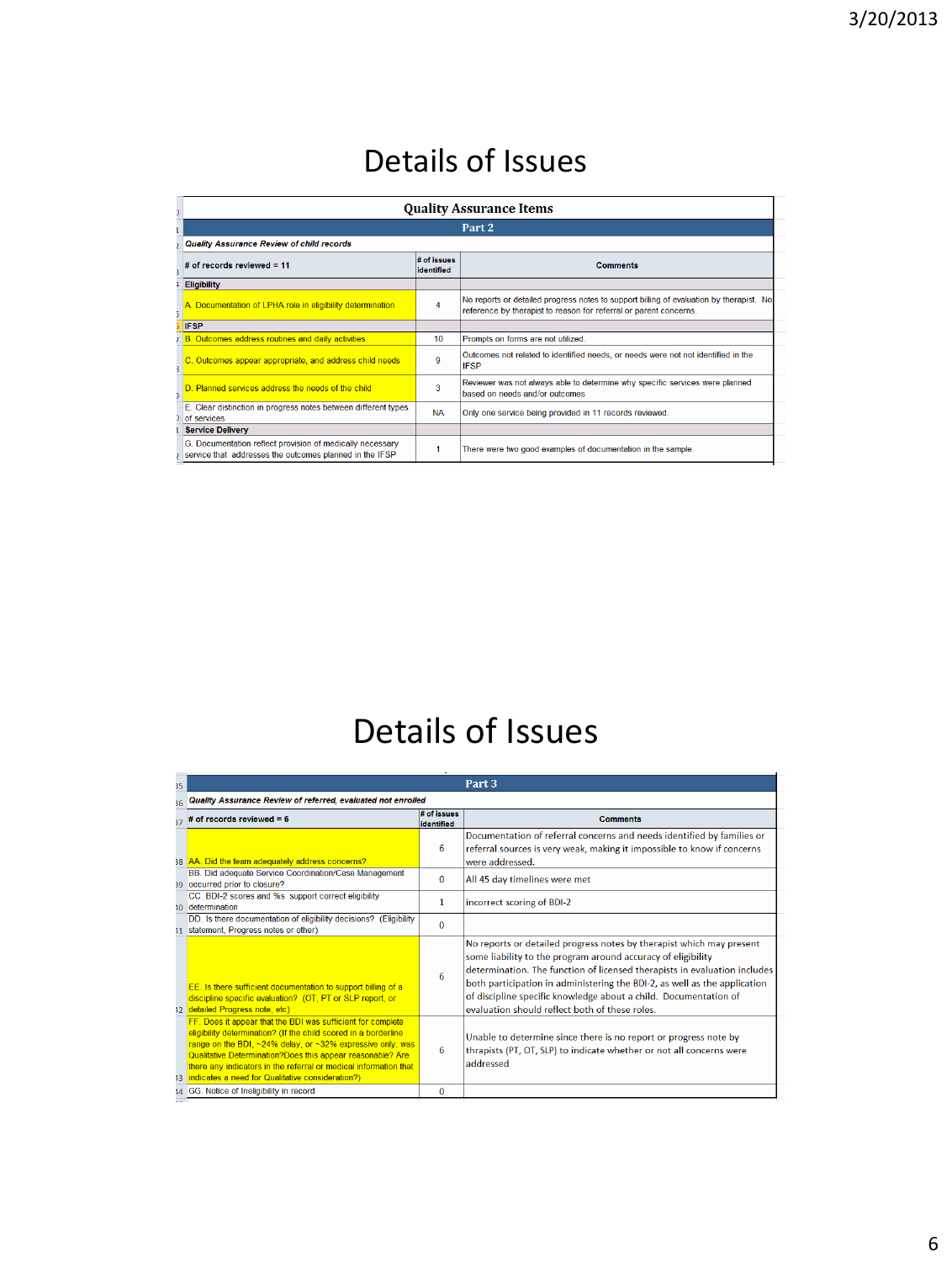# QA Defined

#### • **Definition of** *QUALITY ASSURANCE:*

a program for the systematic monitoring and evaluation of the various aspects of a project, service, or facility to ensure that standards of quality are being met

#### **Medical Definition of** *QUALITY ASSURANCE:*

Same as above

# QA Defined

• **Quality assurance** (**QA**) refers to the systematic activities implemented in a quality system so that quality requirements for a product or service will be fulfilled. It is the systematic measurement, comparison with a standard, monitoring of processes and an associated feedback loop that confers error prevention. This can be contrasted with quality control, which is focused on process outputs.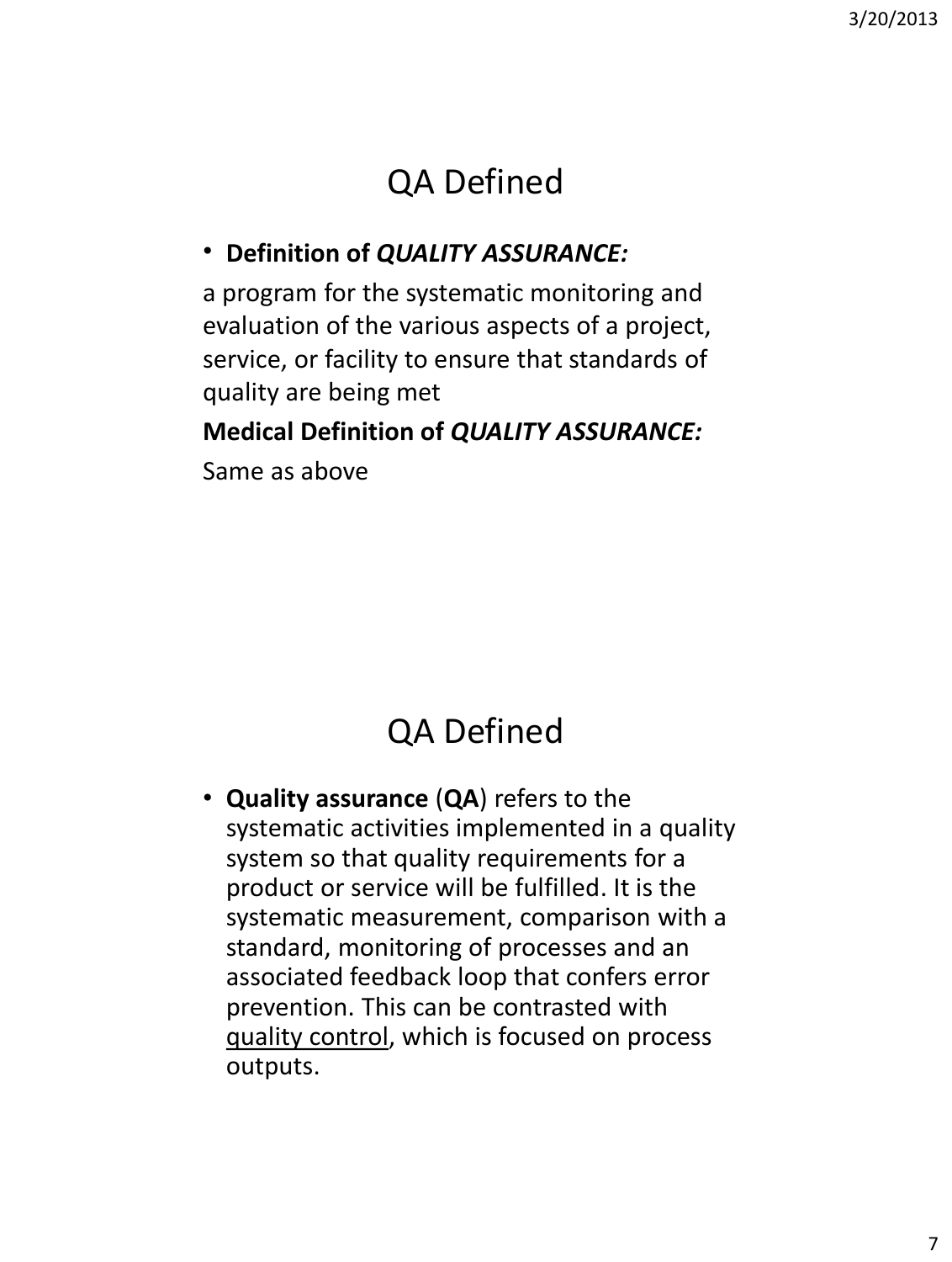# Federal Child Outcomes

1. Children have positive social relationships.

2. Children acquire and use knowledge and skills.

3. Children take appropriate action to meet their needs.



# Federal Family Outcomes

1. Families understand their children's strengths, abilities and special needs.

2. Families know their rights and advocate effectively for their children.

3. Families help their children develop and learn.

4. Families have support systems.

5. Families are able to gain access to desired services, programs, and activities in their community.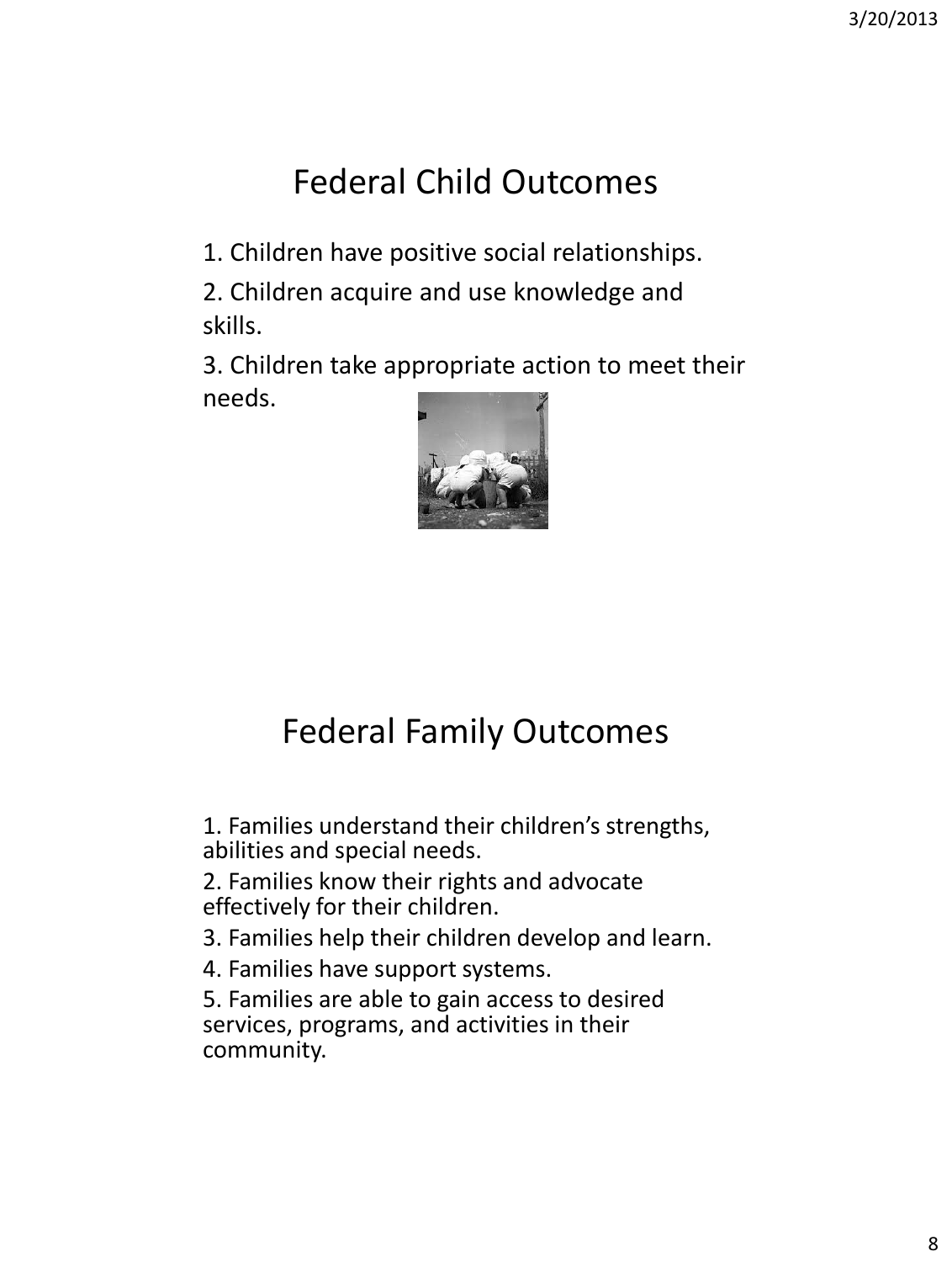#### Seven Key Principles

In Part C Early Intervention programs, quality is demonstrated by implementation of the **7 Key Principles:**

1. Infants and toddlers learn best through everyday experiences and interactions with familiar people in familiar contexts

2. All families, with the necessary supports and resources, can enhance their children's learning and development

3. The primary role of a service provider in early intervention is to work with and support family members and caregivers in children's lives.

## Seven Key Principles

4. The EI process, from initial contacts through transition, must be dynamic and individualized to reflect the child's and family members' preferences, learning styles and cultural beliefs.

5. IFSP outcomes must be functional and based on children's and families' needs and family-identified priorities.

6. The family's priorities, needs and interests are addressed most appropriately by a primary provider who represents and receives team and community support.

7. Interventions with young children and family members must be based on explicit principles, validated practices, best available research, and relevant laws and regulations.

• [Agreed upon practices self assessment](http://projects.fpg.unc.edu/~eco/assets/pdfs/IFSP-SelfAssessmentpractices.pdf)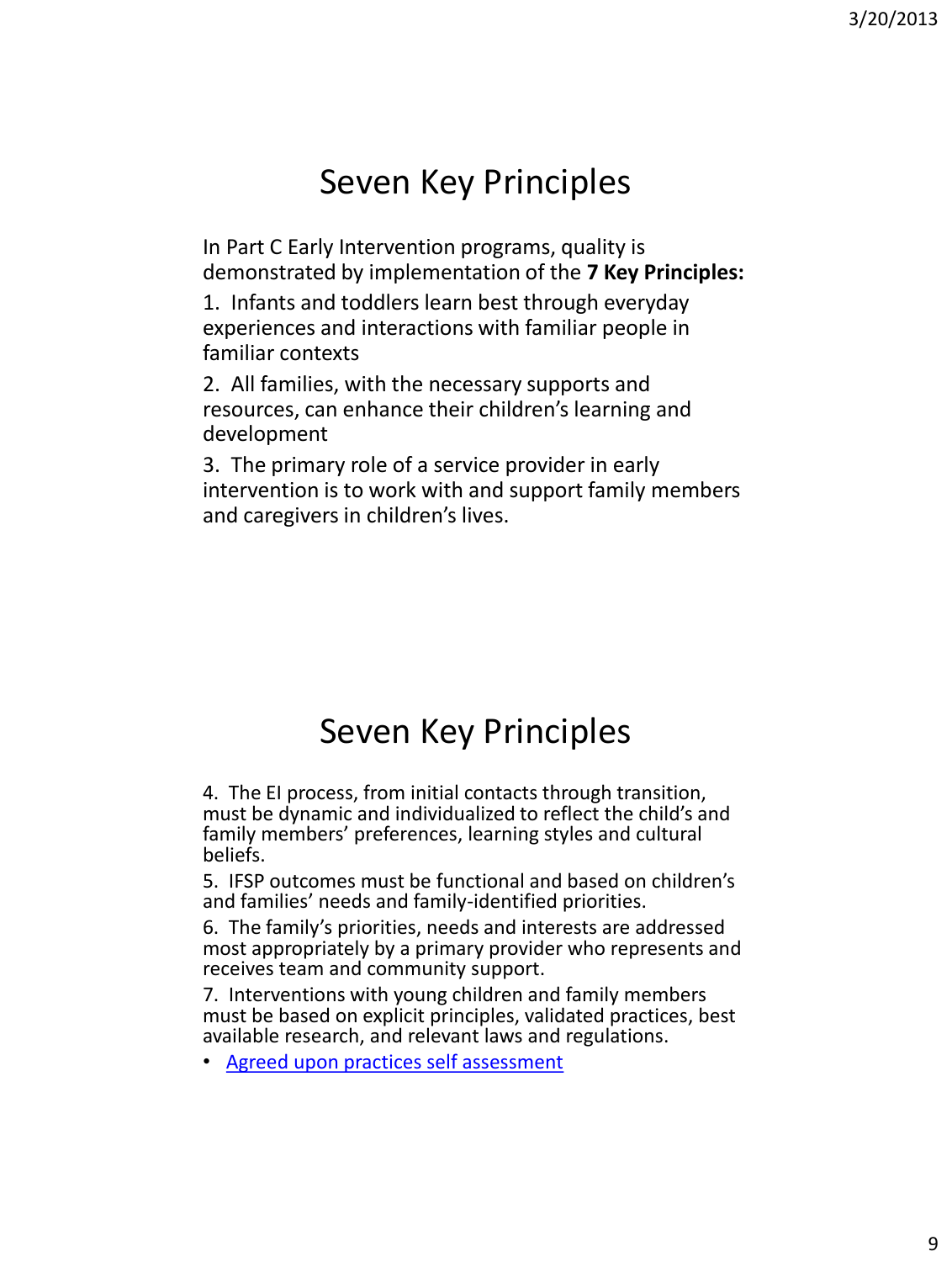#### Why do we care about quality WIIFM???

- Family reasons
- Professional reasons, which include [professional knowledge, skills, and abilities](http://www.uth.tmc.edu/tececds/)
- Billing reasons



#### Making the Connections for Quality

- From referral info to evaluation and assessment
- From evaluation and assessment to developing goals
- From goals to planning services
- From service planning to service delivery
- From service delivery to re-assessment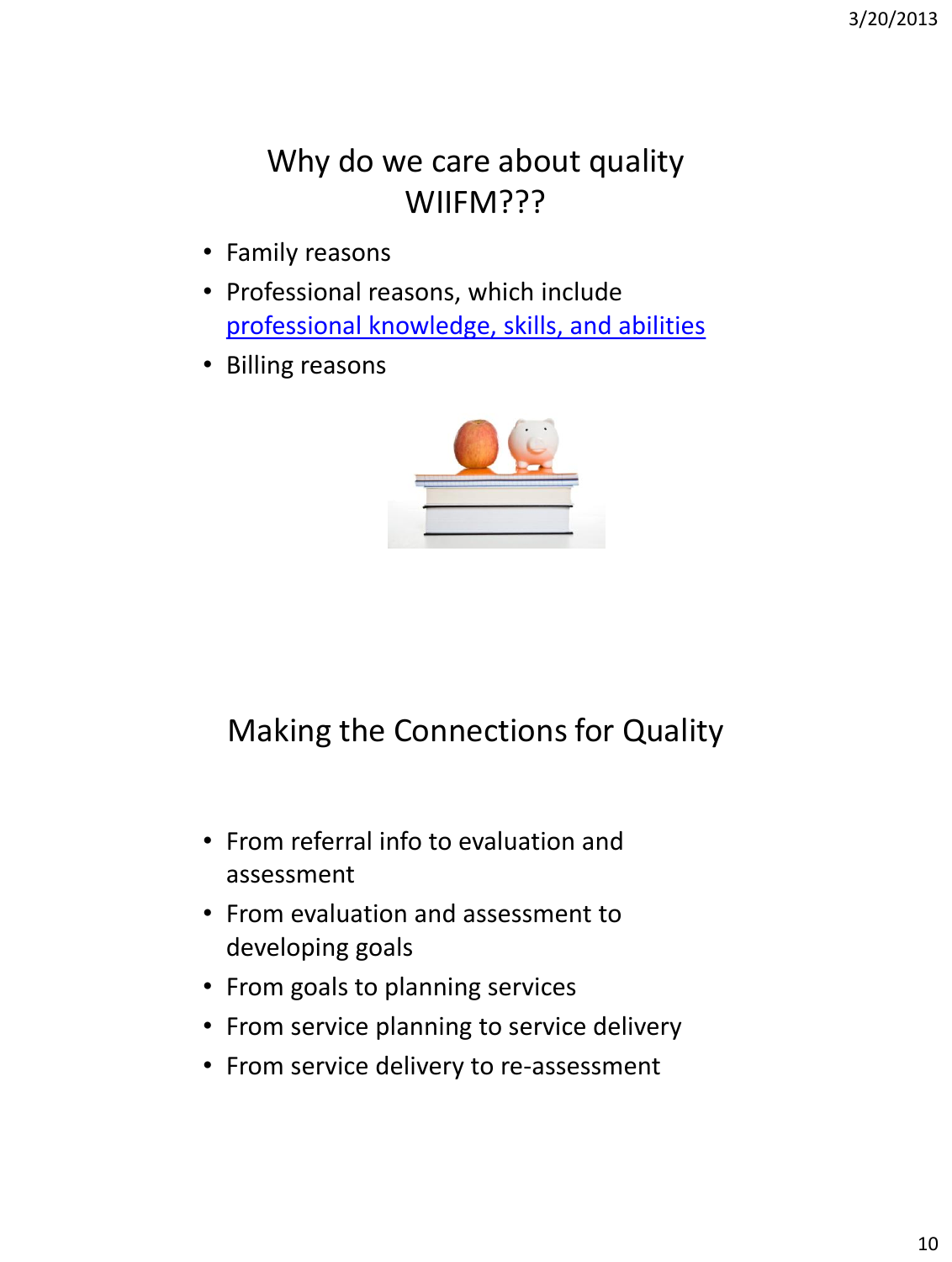# How do we demonstrate quality

- Documentation of:
- Connections
- Quality practices
- Medical necessity

#### How to document the connections



• First contact **EVALUATION** 

• Evaluation **Needs Assessment** 

Synthesize & Summarize!



Like this, in one continuous flowing curve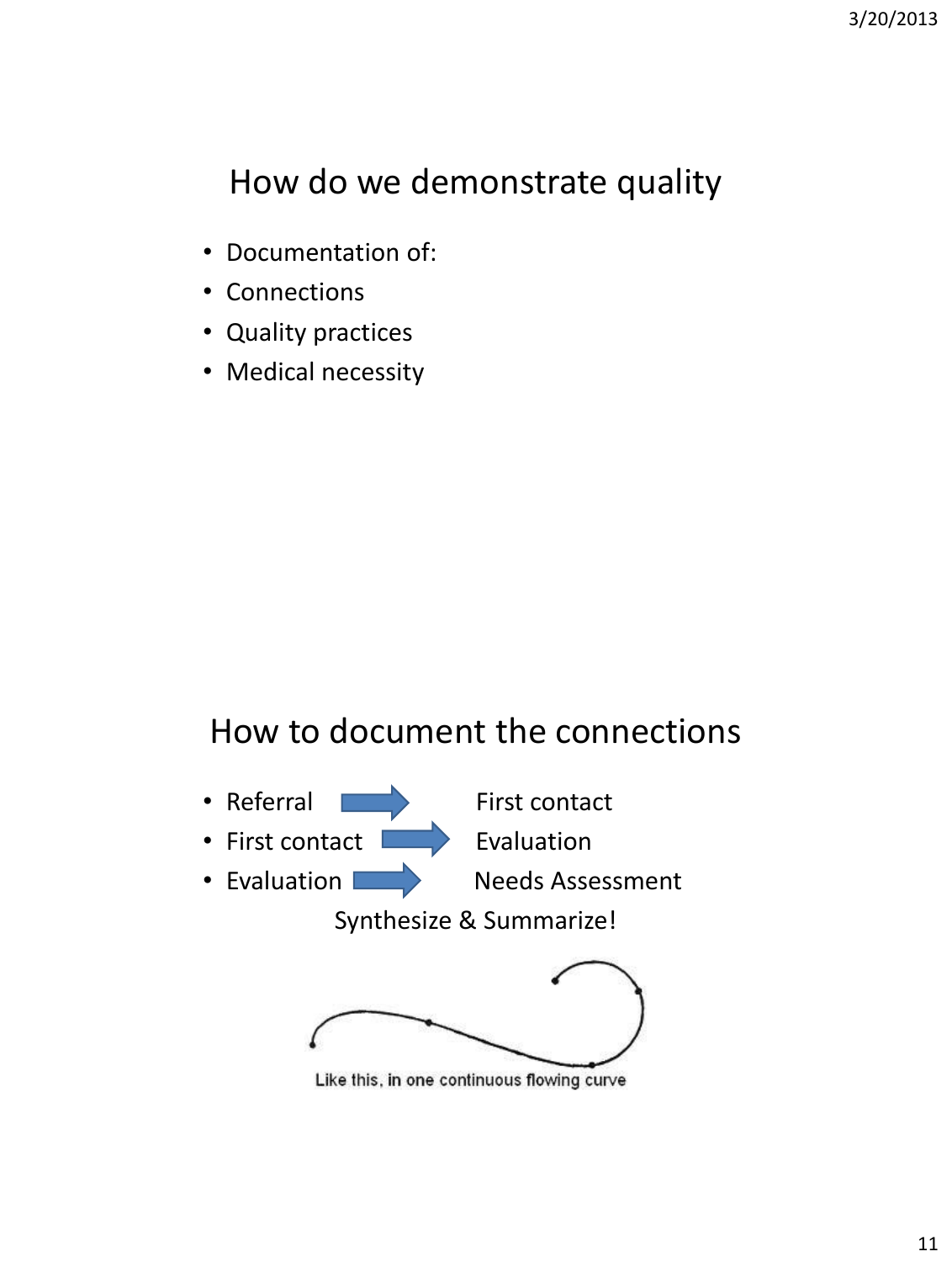# Documenting Connections



## Demonstrating quality

- quality practices parent involvement
	- Implementing 7 Key Principles
	- Implementing [DEC Recommended Practices](http://www.dec-sped.org/About_DEC/Recommended_Practices/Tools_You_Can_Use)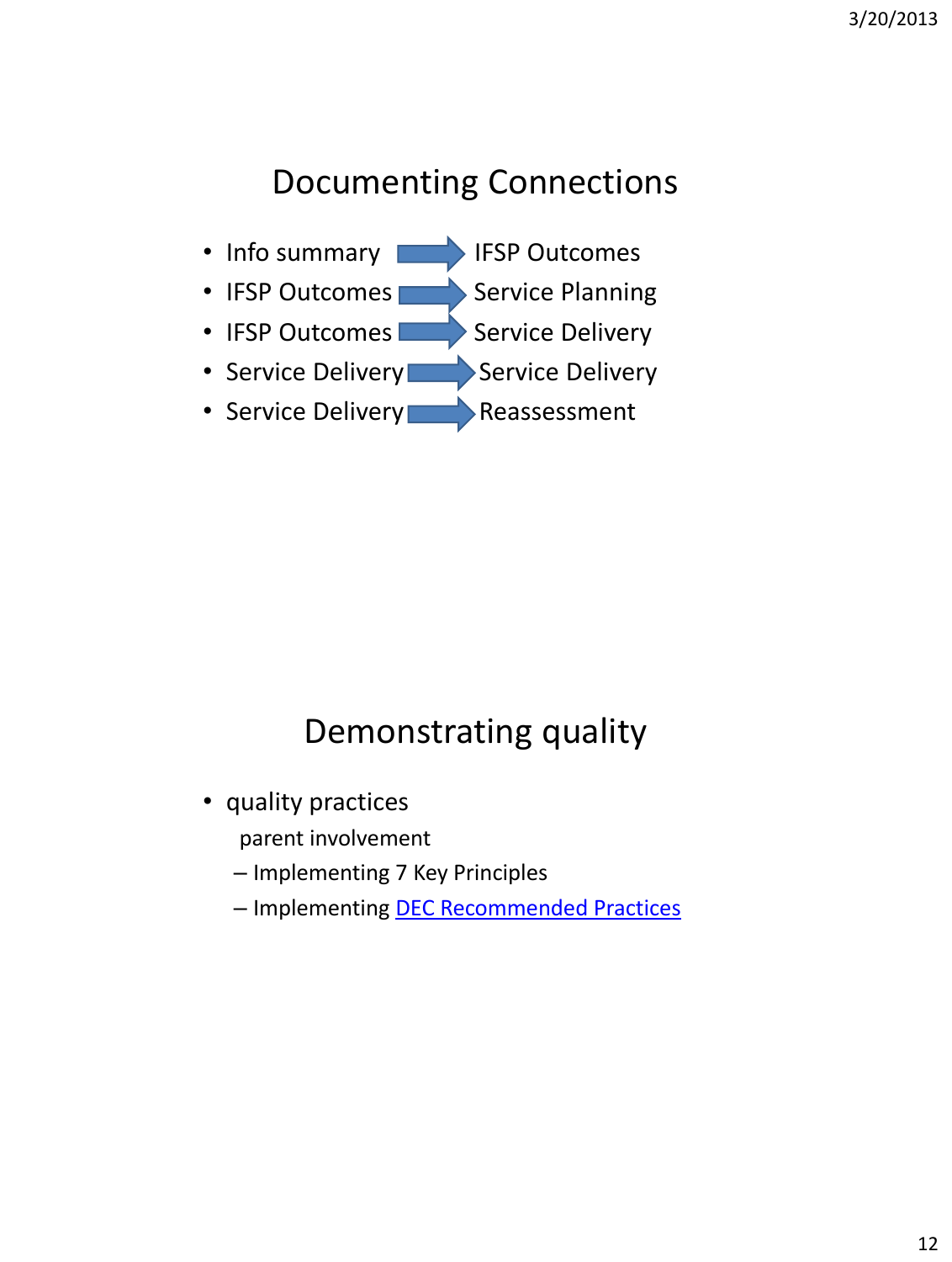# Demonstrating Quality

- Documenting Medical Necessity
- Appropriate evaluation teams
- Appropriate evaluation and needs assessment
- Connecting the Dots . . . . . . . . . . . . . .



## How to do it

- 7 key principles
- Medical Necessity

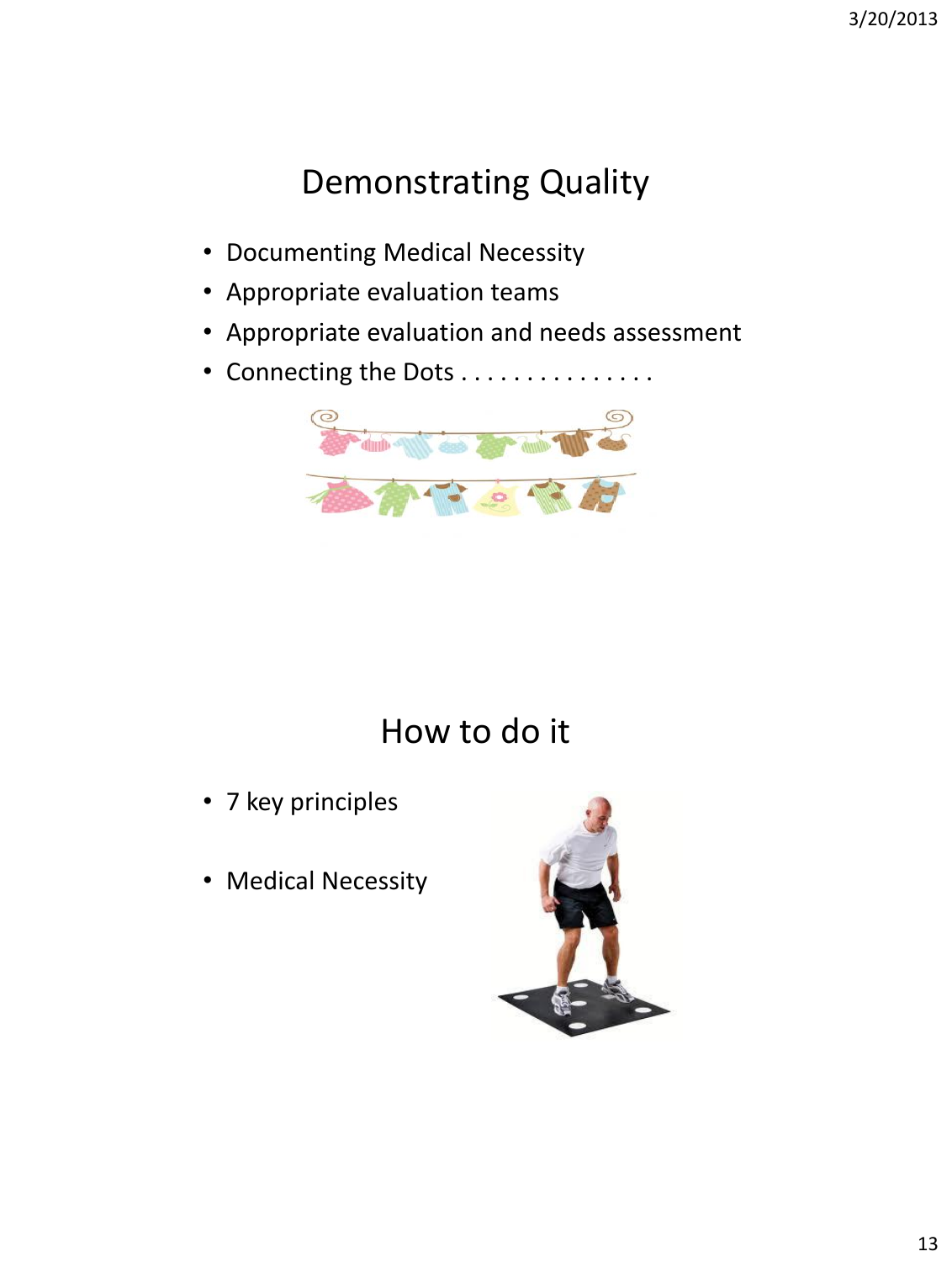| Crosswalk                                                                                                                                                                                                           |                                                                                   |  |
|---------------------------------------------------------------------------------------------------------------------------------------------------------------------------------------------------------------------|-----------------------------------------------------------------------------------|--|
| 7 key principles - which ones relate?<br>(All 7 Principles are represented)                                                                                                                                         | <b>Components of Medically Necessary Service</b>                                  |  |
| #1 Infants and toddlers learn best through everyday experiences and<br>interactions with familiar people<br>in familiar contexts.                                                                                   | Safe and EFFECTIVE                                                                |  |
| #4 The early intervention process, from initial contacts through transition,<br>must be dynamic and individualized to reflect the child's and family<br>members' preferences, learning styles and cultural beliefs. |                                                                                   |  |
| #5 IESP outcomes must be functional and <b>based on children's</b> and<br>families' needs and family-identified priorities.                                                                                         | Consistent with the symptoms and/or diagnosis of the condition under<br>treatment |  |
| #7 Interventions with young children and family members must be based<br>on explicit principles, validated practices, best available research, and<br>relevant laws and regulations.                                | Consistent with generally accepted professional medical standard                  |  |
| #1 Infants and toddlers learn best through everyday experiences and<br>interactions with familiar people in familiar contexts.                                                                                      |                                                                                   |  |
| #2 All families, with the necessary supports and resources, can enhance<br>their children's learning and development.                                                                                               |                                                                                   |  |
| #3 The primary role of a service provider in early intervention is to work<br>with and support family members and caregivers in children's lives.                                                                   | Furnished at the most appropriate level of care                                   |  |
| #6 The family's priorities, needs and interests are addressed most<br>appropriately by a primary provider who represents and receives team<br>and community support.                                                |                                                                                   |  |
| #7 Interventions with young children and family members must be based<br>on explicit principles, validated practices, best available research, and<br>relevant laws and regulations.                                | Not furnished primarily for convenience                                           |  |

#### How do we improve quality? SUPERVISION

Required 3 hours per quarter for each staff person, including contractors (40 TAC §108.309(f)(1)

- Record review
- Consultation
	- Individual or group
	- Face-to-face or via technology
- Observation
	- Individual or group
	- Face-to-face or via secure technology

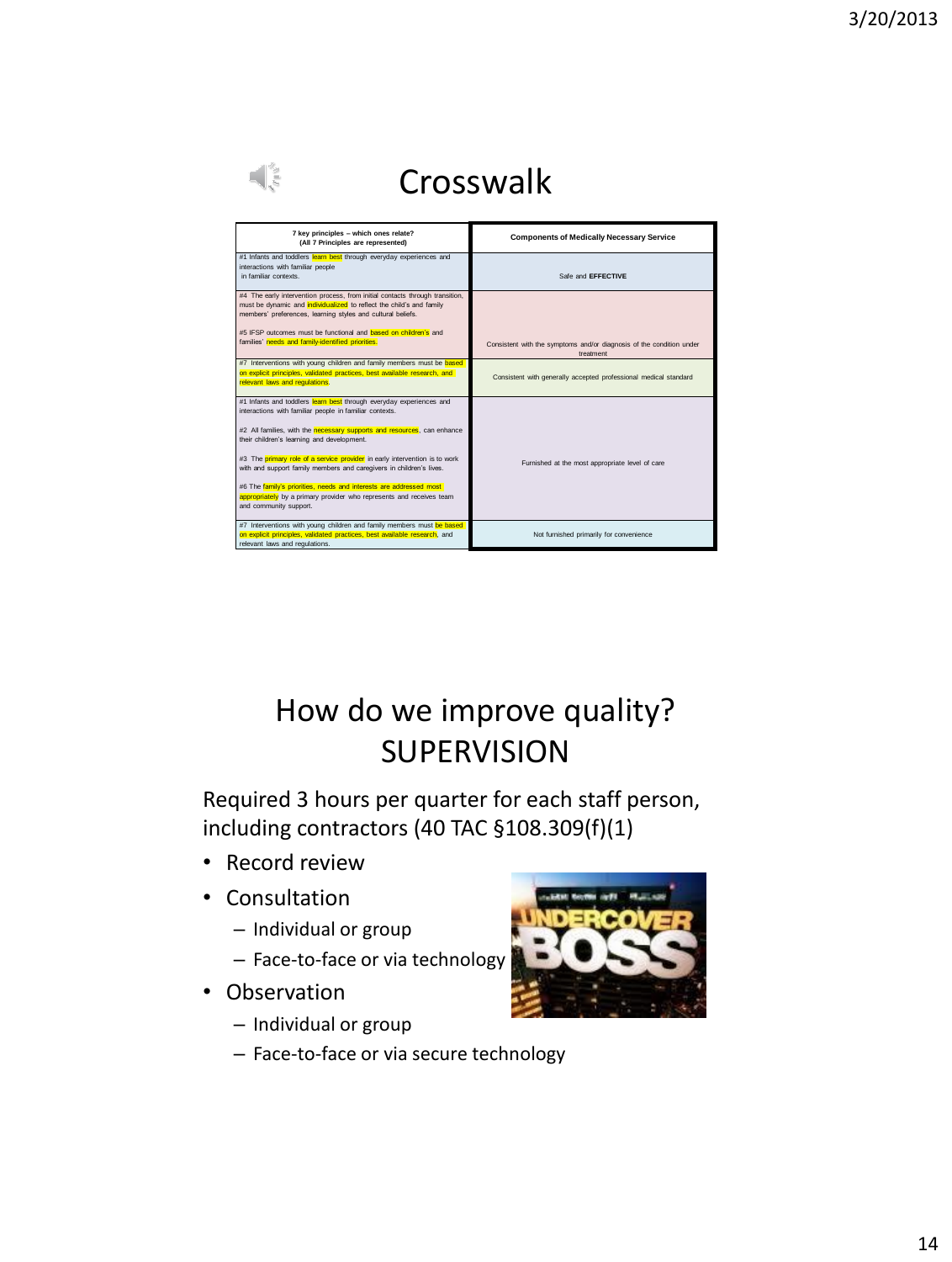#### Record review

- Review child records for compliance and quality
- Seeking feedback from:
	- families
	- stakeholders
	- team members

# Consultation

- Reflective supervision
- Review of scenarios
- Discussion of training

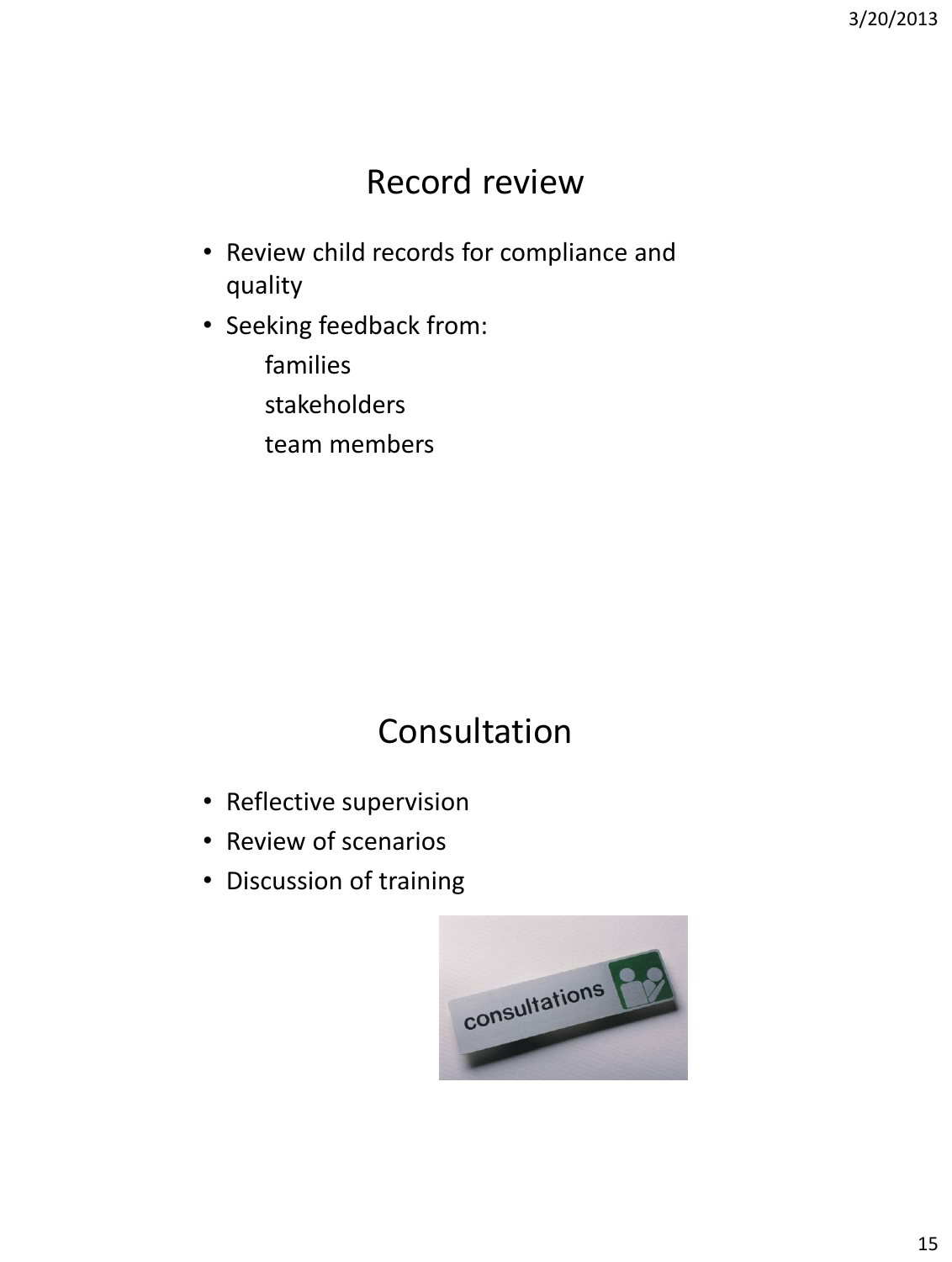#### Observation

- Observe a service delivery visit
- Observe a video of a visit
- Observe team interaction



# Narrow scope of your QA

Ask your agency QA person

Select an area that you know is a concern

Ask your staff

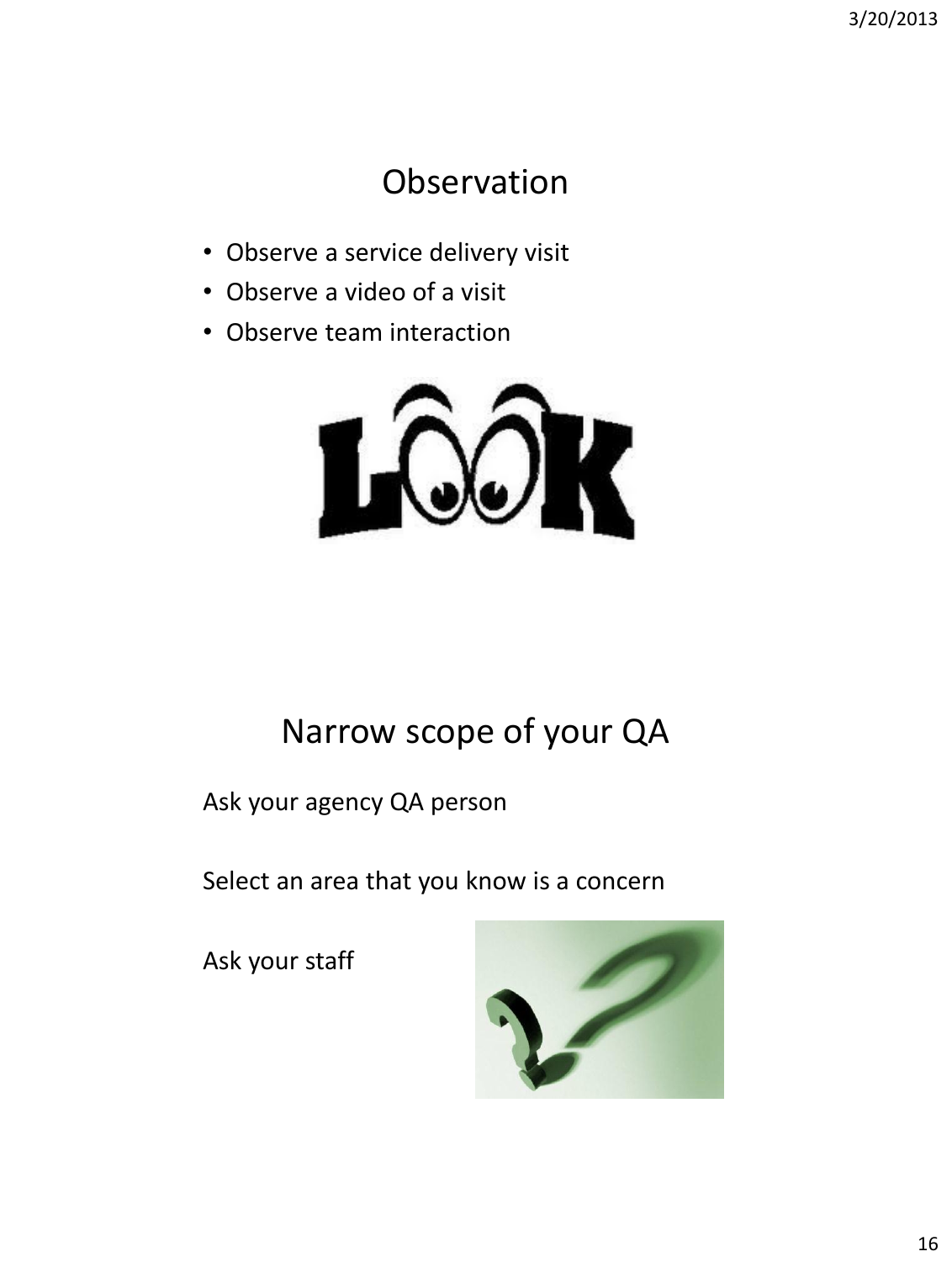# Quality for All

- QA applies to all children and all services, regardless of the funding source. If quality services are provided and documented, requirements will be met
- Satisfies all stakeholders and pay sources
- Family outcomes will be met and most children will make developmental progress

# Stay Tuned

- Referral & evaluation
- Comprehensive needs assessment and outcome development
- Service planning
- Service delivery